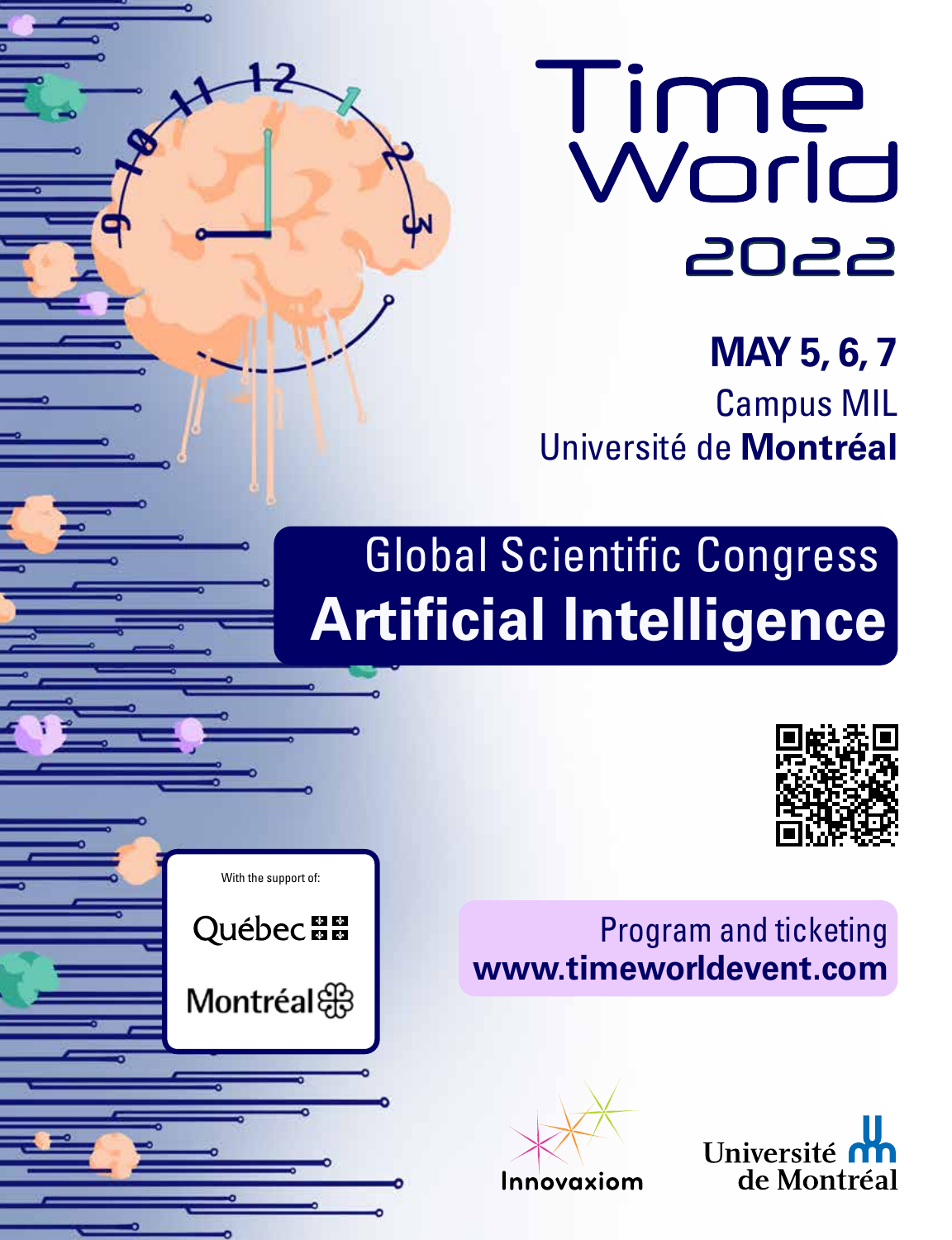## **TimeWorld is composed of four themes**

## AI IN ART

Will A.I. play an increasingly important role in the arts? In the authentication and the analysis of works, but also in their creation by simulation of old works, and by voluntary introduction in the creative process, in particular in music, photography, literature... Will the A.I. of algorithms, of the analytic of the Big data, in the collage, in the multimedia, in the interactivity and the participation of the public call into question the very notions of author, of work, of thematic, of market and of social function of art? A "machine" art freed from human individualism? Or an "augmented art"?

**LITERATURE, MUSIC, VISUAL ARTS, CINEMA, PHOTOGRAPHY, GAMES**

### THE AI OF THE LIVING

A.I. is a complex animal, a hybrid of mathematical certainties and statistical approximations that feeds on empirical data. A.I. is adapted to the biological stochasticity of living organisms with its numerous, divergent and even contradictory variables. It allows to identify weak signals on megadata as well as emerging patterns on small quantities of data, even scattered in time. At what stage of the evolution of A.I. in the living world are we and what are its growth predictions? Can it allow us to create artificial life, or at least a biotic hybrid?

**MEDECINE, BIOLOGY, CLIMATOLOGY, GEOLOGY, EVOLUTION**

### MEASURED AI

Is A.I. capable of predicting when it will surpass the intelligence of a human, and then of the whole of humanity? The black box of A.I. presents an infinite number of challenges in terms of its measurement or disproportionality, and that of its impacts. It allows an acceleration of research. Even if it remains problematic in the field of human sciences, it equips us with tools to manage complex macro and microsystems, a source of knowledge creation both in finance and in cybersecurity. Its applications are transforming cryptology and allowing better control of industrial risks.

**MATHEMTICS, PHYSICS, COMPUTER SCIENCE, FINANCE**

### PERCEIVED AI

A.I. is by nature invisible. We do not perceive its complex operations, but we notice its powerful effects. Some see it as an augmented intelligence at the service of man in all his activities, including the rationalization of his social management; others denounce its dehumanizing alienation, potentially dangerous, insofar as we lose technological, democratic, and especially ethical control. Can A.I. become autonomous? This is a central issue for our future.

#### **PSYCHOLOGY, PHILOSOPHY, SOCIOLOGY, MYTHANALYSIS, HISTORY, ECONOMY**

Is artificial intelligence natural? Can virtual reality make you artificially smarter? Does artificial intelligence help fight poverty? is AI responsible or not? Is AI the future of disruptive innovation? What are the issues and challenges of monetizing artificial intelligence? Will AI be a tool for preventive medicine? Will complexity theory bring ethics to AI? Why and how to connect an artificial intelligence to the brain? How fast does artificial intelligence think? Will AI invent the jobs of tomorrow?...

TimeWorld brings science closer to citizens through the history of science and current or prospective questions. It is an opportunity for researchers, industrialists, academics, artists and the general public to meet. It is a space for sharing knowledge, expertise, and points of view, where the human and social sciences come together with the experimental sciences to offer everyone something to think about. TimeWorld encourages curiosity, openmindedness, critical thinking and debate. At the center of the stage, researchers and experts present their work to a wide audience, including the world of industry.

> **TimeWorld combines expertise with collective intelligence in order to expand new ideas in science.**



### **TimeWorld values connected intelligences**

#### **Conferences explained**